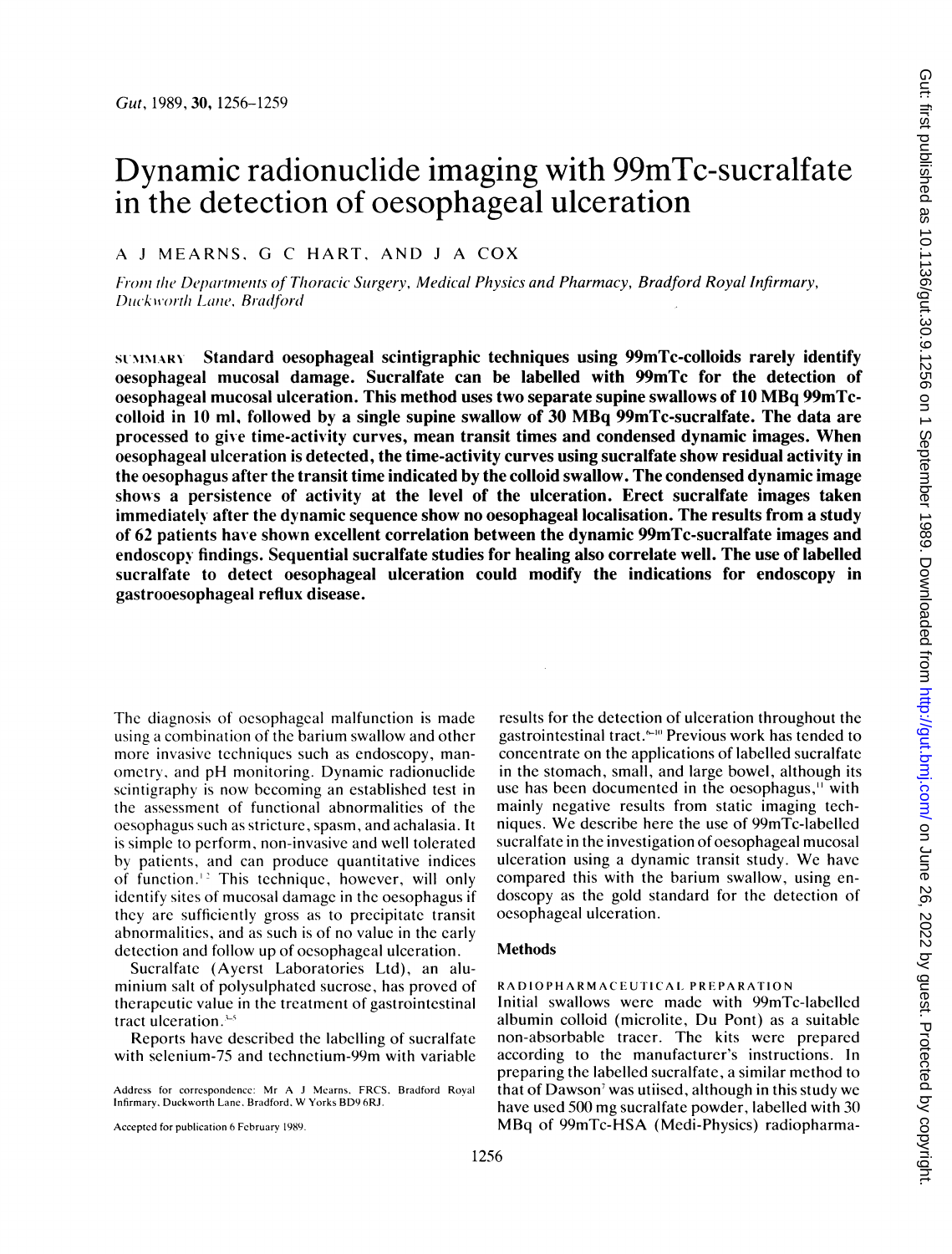Dynamic radionuclide imaging with 99m Tc-sucralfate in the detection of oesophageal ulceration

ceutical per patient. The 99mTc-HSA was prepared by reconstituting a kit with 0-5 ml water for injection. <sup>60</sup> MBq of 99mTc pertechnetate was added in <sup>a</sup> volume of 1-3 ml, the vial shaken and allowed to stand for 20 minutes. The sucralfate was then suspended in 5 ml of HCI (pH 4) and shaken vigorously. Half the contents of the 99mTc-HSA vial was then added to the sucralfate and shaken. After centrifugation at 1400  $g$  for 10 minutes, the supernatant was removed and resuspended in 5 ml water. Measurement of supernatant activity not bound to sucralfate was less than 0.5 MBq. Radiochemical purity measurements using paper chromatography were in agreement with those obtained by Dawson.

#### 99mTc-colloid swallow

All patients made two separate swallows each, using 1( MBq 99mTc-colloid in <sup>10</sup> ml. The studies were performed supine with a computer acquisiton of 100 frames for each swallow at  $0.5$  s/frame, with a  $32 \times 32$ matrix. Having swallowed the radioactive bolus the patients were instructed not to swallow again for a period of 30 s, after which time a dry swallow was permitted. The data were processed to give timeactivity curves over the proximal, middle, and distal thirds of the oesophagus, whole oesophagus and stomach. Mean transit times were calculated from these curves. Condensed dynamic images were also obtained, based on the method of Svedberg.'

### 99mTc-sucralFate swallow

After the colloid swallows, one swallow was performed supine on each patient using <sup>30</sup> MBq 99mTcsucralfate. The method of acquisition was the same as for the colloid swallow, with 100 frames at  $0.5$  s/ frame. The data so obtained were processed in an identical manner, with time-activity curves, mean transit times and condensed dynamic images.

#### **SUBJECTS**

Sixty two consecutive patients were studied prospectively, 24 men with <sup>a</sup> mean age of 55 years (range 18-80 years). These patients presented to a specialist thoracic surgical outpatient department over a 10 month period. They represent general practitioner referrals and referrals from other consultants. Length of history was recorded at presentation an the symptoms assessed on the deMeester scale. This information is part of a larger clinical database and was not used in this particular study.

All patients had endoscopy with fibreoptic or rigid instruments, and were classified for oesophageal ulceration on a scale of  $0-3$ :  $0=$ no apparent oesophagitis; 1=linear ulceration; 2=discrete ulceration; and 3=confluent ulceraton with or without a fibrous stricture.



Fig. 1 Condensed dynamic images for 99mTc colloid and sucralfate in a normal patient.

All the sucralfate studies were done within  $\pm 20$ days of the endoscopy, the majority being within  $\pm 3$ days. The sucralfate studies were classified as ulceration present or absent. and if present with an indication of the level of the ulcer within the oesophagus- upper. mid. or lower.

Assessments of the endoscopy and sucralfate data were made by individual specialists at consultant level, independent of cach others' results.

#### **Results**

Patients with normal oesophageal function show rapid transit of colloid and sucralfate with no significant difference in mean transit time between the two techniques. Condensed dynamic images are shown for colloid and sucralfate in Figure 1, with the vertical axes marked to indicate the relative the relative positions of the mouth and stomach. The timeactivity curves for this patient are shown in Figure 2. The typical pattern in <sup>a</sup> patient with oesophageal ulceration shows the condensed dynamic image having a persistent area of activity on the sucralfate which is not present on the colloid swallow (Fig. 3). The time-activity curves for this patient are given in Figure 4 and similarly show persistent activity in the



Fig. 2 Time-activity curves of the whole oesophagus in a. normal patient.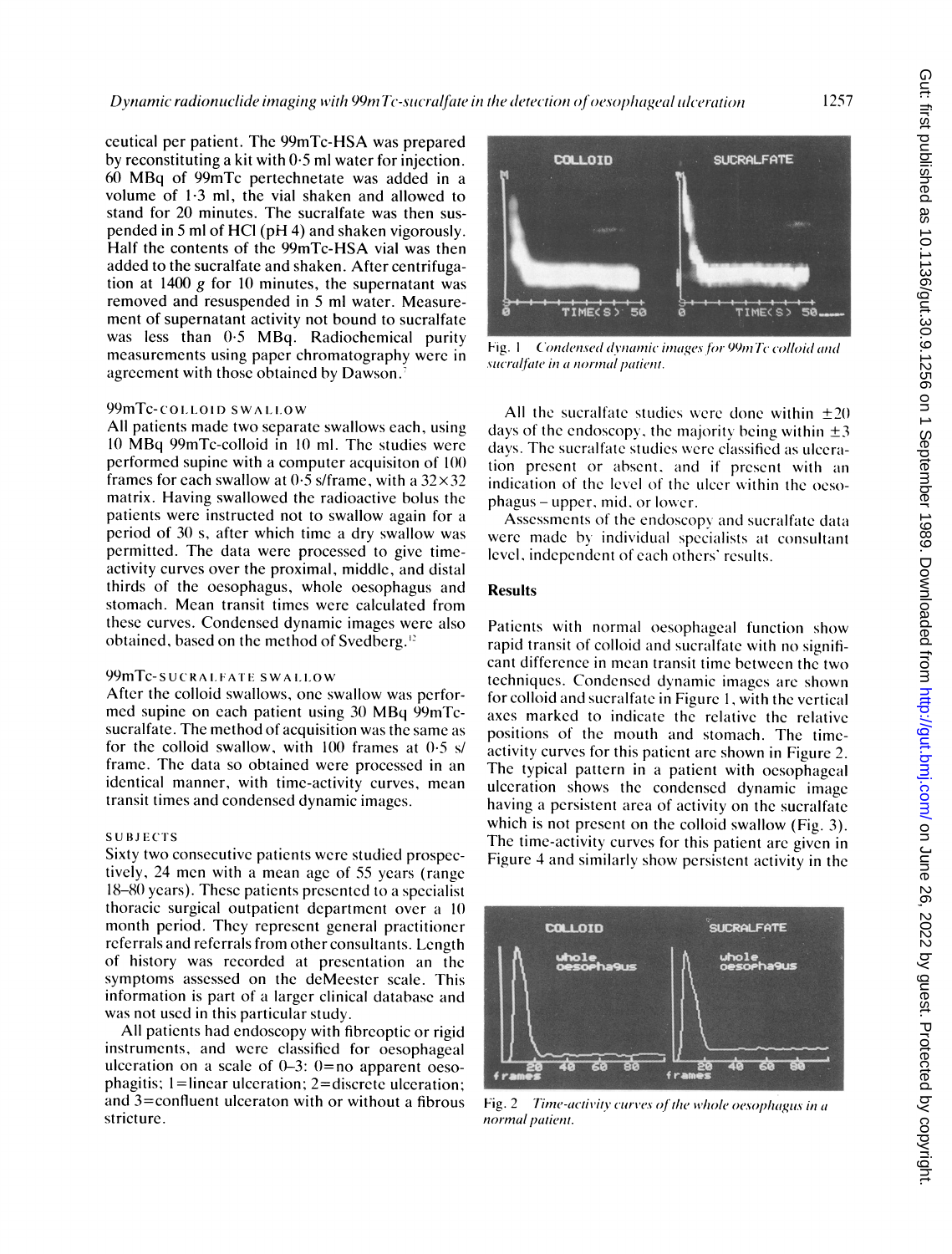#### Mearns, Hart, and Cox



Fig. 3 Condensed dynamic images for 99mTc colloid and sucralfate in a patient with upper oesophageal ulceration.

region affected, though indicating the location and extent with rather less precision The mean transit time of the sucralfate bolus is naturally increased.

In all patients who were imaged in the erect position immediately after the supine dynamic sucralfate study, no oesophageal uptake could be found, even when the transit study had shown prolonged activity on the condensed dynamic image and time-activity curves.

The results are summarised in a  $2\times 2$  table, given in the Table. Using oesophagoscopy as the gold standard for determining the presence of oesophageal ulceration, the labelled dynamic sucralfate imaging has <sup>a</sup> positive predictive value of 92% for ulceration present, and 86% for ulceration absent, correlating with oesophagitis grades 1–3.

Multiple sucralfate studies have been done in a small number of patients to assess whether the technique can be used to show the response to therapy of patients with oesophageal ulceration. The images shown in Figure 5 are from one such patient and clearly show a gradual lessening of the abnormally prolonged oesophageal activity during the course of therapy.

#### **Discussion**

Work published by  $G$ off<sup> $\mu$ </sup> using delayed static imaging at 30 minutes post administration or later showed labelled sucralfate to be a poor indicator of oesophageal ulceration, giving positive results only in cases of deep penetrating ulcers within the gullet.

Patient positioning is important, however, as supine transit is a peristaltic phenomenon and when the study is done in this position all the mucosa comes into contact with the swallowed bolus. If ulceration is present the sucralfate will come into contact with exposed protein and binding may occur, the rest of the bolus passing through the oesophagus and into the stomach. Thus the dynamic sucralfate study



Fig. 4 Time-activity curves over thirds of the oesophagus for the patient of Figure 3.

will show an 'afterglow' compared with the colloid swallow.

As most ulceration in the oesophagus is superficial, our experience suggests that sucralfate tends to adhere only in the immediate period after swallowing. This makes the transit study more likely to produce a positive result than delayed static imaging.

In the erect position the swallowing of fluids is not a simple peristaltic activity and not all the mucosa comes into contact with the bolus. Erect swallowing studies with labelled sucralfate would therefore have a reduced probability of producing a positive result, and thus have little clinical value. We have shown the supine transit study to be a sensitive indicator of oesophageal mucosal damage. One particular example of this can be seen in Figure 5, where the patient had little endoscopic evidence of any remaining ulceration at the time of the third study, but nevertheless produced a slightly abnormal sucralfate study. This may be the result of incomplete healing at the mucosal level, causing the sucralfate to remain positive in an oesophagus which is visually normal at endoscopy.

Endoscopy does of course provide more precise

Table Sucralfate  $-2 \times 2$  table of results

|                  | Oesophageal ulceration |            |       |          |
|------------------|------------------------|------------|-------|----------|
|                  | Present                | Absent     | Total |          |
| Sucralfate $+ve$ | 44                     |            | 48    | ppv 0-92 |
| $Imaging -ve$    | 2                      | 12         | 14    | npv 0-86 |
| - Total          | 46                     | 16         | 62    |          |
|                  | $true + ve$            | $true -ve$ |       |          |
|                  | (1.96)                 | 0.75       |       |          |
|                  | Prevalence<br>0.74     |            |       |          |

ppy=positive predictive value; npy=negative predictive value.